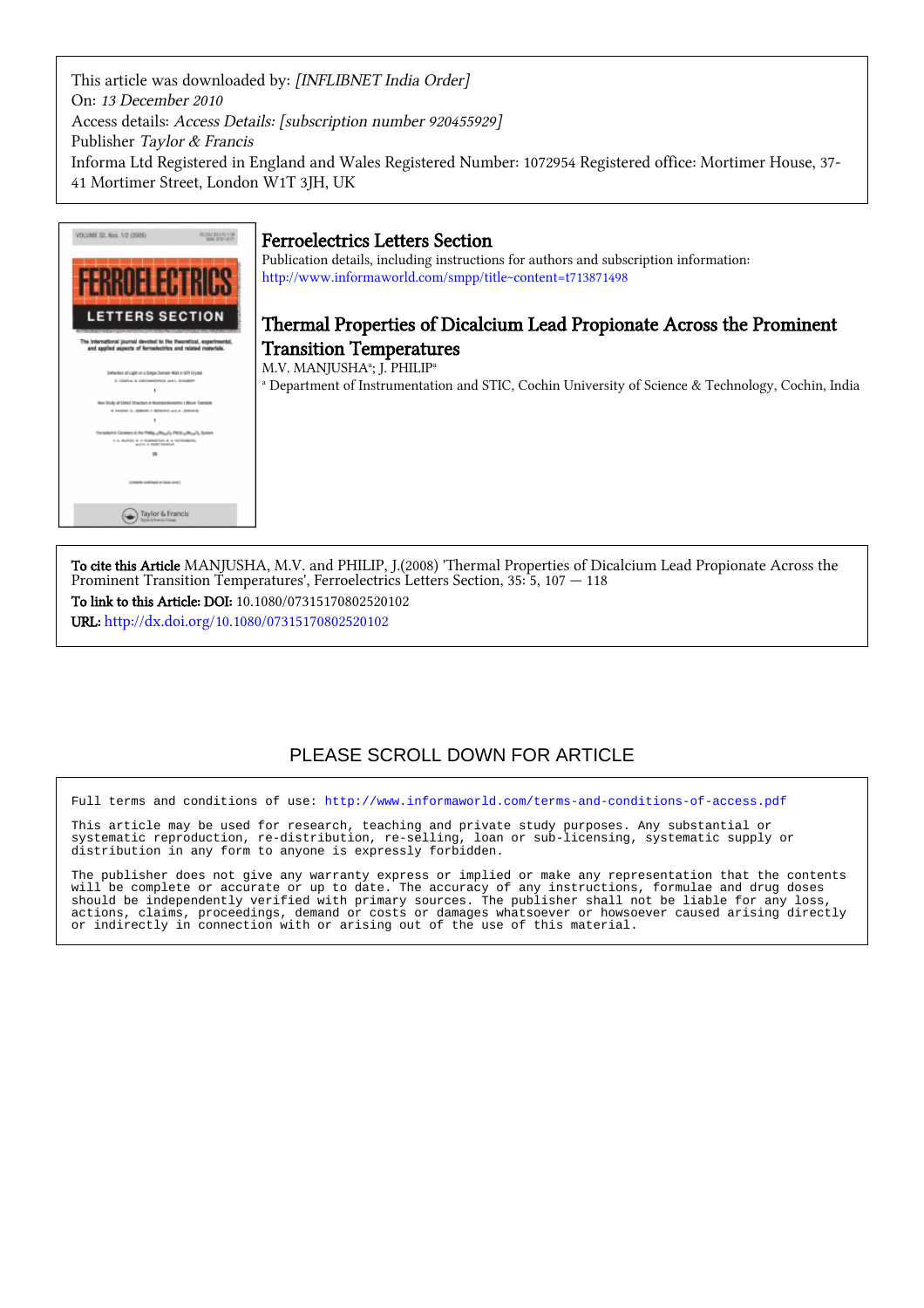*Ferroelectric Letters*, 35:107–118, 2008 Copyright © Taylor & Francis Group, LLC ISSN: 0731-5171 print / 1563-5228 online DOI: 10.1080/07315170802520102



# **Thermal Properties of Dicalcium Lead Propionate Across the Prominent Transition Temperatures**

M. V. MANJUSHA and J. PHILIP<sup>\*</sup>

*Department of Instrumentation and STIC, Cochin University of Science & Technology, Cochin 682 022, India*

Communicated by Dr. George W. Taylor

*(Received October 20, 2007)*

The thermal transport properties, thermal diffusivity, thermal conductivity and specific heat capacity of Dicalcium Lead Propionate (DLP) crystal have been measured following a modified photopyroelectric thermal wave method. The measurements have been carried out with thermal waves propagating along the three principal symmetry directions, so as to bring out the anisotropy in these parameters. The variations of the above parameters through two prominent phase transition temperatures of this crystal have also been measured to understand the variation of these parameters as it undergoes ferroelectric phase transitions. In addition, complete thermal analysis and FTIR measurements have been done on the crystal to bring out the correlation of these results with the corresponding thermal transport properties. All these results are presented and discussed. The data presented in this paper form a comprehensive set of results on the thermal transport properties of this crystal.

*Keywords:* Dicalcium lead propionate; thermal diffusivity; thermal conductivity; specific heat capacity; thermal analysis

# **INTRODUCTION**

Dicalcium Lead Propionate (DLP, chemical formula  $Ca_2Pb$  ( $C_2H_5COO_6$ ), which belongs to the family of double propionates, is ferroelectric below 333K along the c- axis [1]. It undergoes a para to ferro electric phase transition at 333K (Tc<sub>1</sub>), which is a second order one. Upon decreasing the temperature further, it undergoes another phase transition at 191 K  $(Tc_2)$ , which is first order. The transition at  $Tc<sub>1</sub>$  is associated with the movement

<sup>∗</sup>Corresponding author. E-mail: jp@cusat.ac.in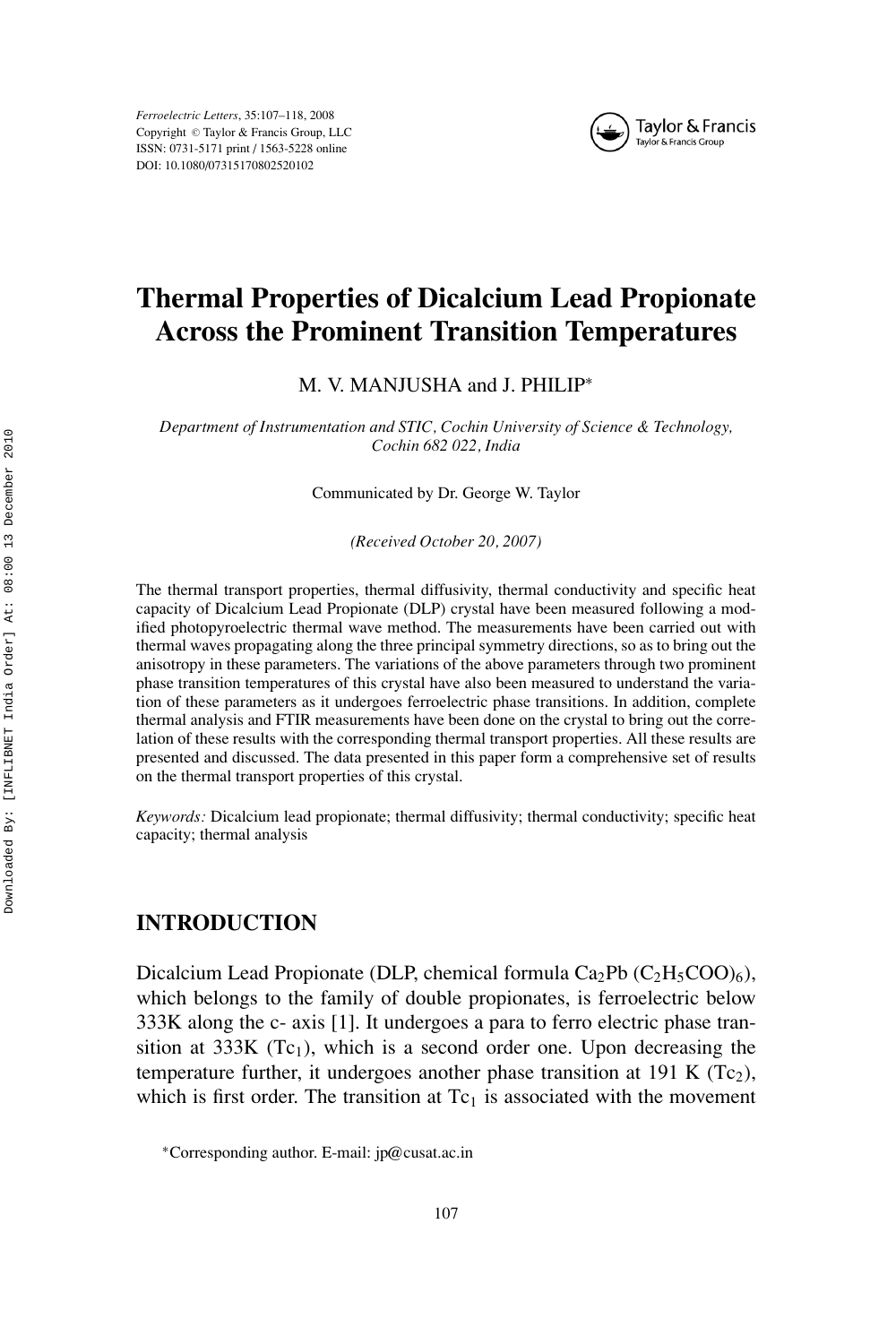of the ethyl group  $(C_2H_5)$  [2], but the one at  $Tc_2$  is still not understood well. Even below this transition temperature the material continues to remain ferroelectric. Based on the measurement of the hydrostatic pressure dependence of the crystal structure of DLP above and below the respective phase transitions, Gesi and Ozawa [3] have proposed that the phases above and below  $Tc<sub>2</sub>$  are isomorphous to each other. However, on the basis of polarizing microscopic observations and dielectric constant measurements Gesi has concluded that the two phases above and below  $Tc<sub>2</sub>$  are not isostructural [4].

The crystal structure of DLP is tetragonal at room temperature [5]. The space group associated with this is  $D_4^4(P4_32_12)$ . The lead atoms are located at 4*a* positions and calcium atoms at 8*b* positions. It is also interesting to note that the position of organic group has not yet been identified. Studies on the pyroelectric properties of DLP associated with its phase transitions by Osaka et al. have led to the conclusion that DLP crystal between  $Tc_1$  and Tc<sub>2</sub> is tetragonal and polar, the point group in this phase being  $C_4$  or  $C_{4\nu}$ [6].

The Raman, infrared and dielectric properties of this crystal have been studied by earlier workers [7, 8]. Earlier EPR studies on DLP, doped with  $Mn^{2+}$  by Bhat et al. suggest that  $Mn^{2+}$  enters the plane of  $Ca^{2+}$  substitutionally, and are loosely held in the lattice sites of  $Ca^{2+}$ , as the ionic radius of  $Mn^{2+}(0.08 \text{ nm})$  is small compared to  $Ca^{2+}(0.09 \text{ nm})$  [9]. From the results on the temperature dependence of electrical conductivity and dielectric constant, Badarinath et al have concluded that the para to ferroelectric transition in  $Mn^{2+}$  doped DLP is a defect controlled property, and is dependent on the concentration of the dopant [10]. The phase diagram of mixed crystal system DSP-DLP, where DSP stands for Dicalcium Strontium propionate, was determined for the first time by Nagae et al. from dielectric and dilatometric measurements [7]. They confirmed that the space groups of DLP are  $D_4^4(D_8^4)$  above Tc<sub>1</sub> and  $C_2^4(C_4^4)$  below this temperature. Work done by Standnicka et al. showed how much more accurately the transition temperature could be established for DSP-DLP mixed crystal through high precesion measurements of optical retardation [11]. Nage et al. have reported Raman scattering spectra of DSP and DLP between 73 and 423 K [7]. They concluded that both the phase transitions of the two materials are of the order–disorder type since no soft modes were observed implying that these transitions are most probably isomorphous [7]. Takashige et al. has reported the piezoelectric and elastic properties of ferroelectric DLP over a wide temperature region, including the ferroelectric-paraelectric phase transition point  $(Tc_1)$  [8].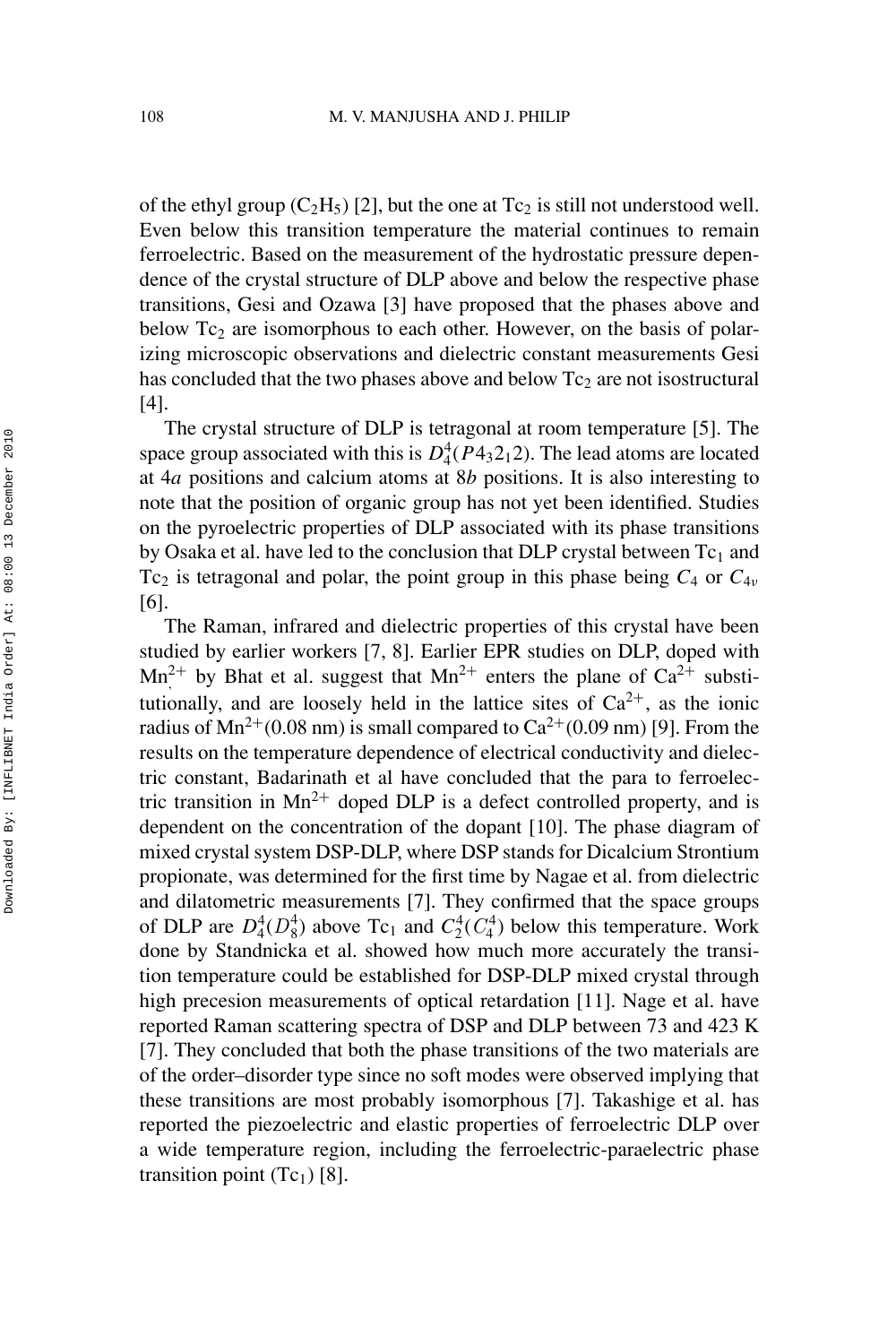Even though the specific heat of DLP was reported way back in 1965 [1], other thermal properties such as thermal conductivity have not been reported so far. Moreover, systematic thermal analysis following thermogravimetry or scanning calorimetry through  $Tc_1$  and  $Tc_2$  have not yet been reported. In this work we report thermo gravimetric and scanning calorimetric analysis of DLP through these transition temperatures. The FTIR spectrum at room temperature is also reported. The thermal transport properties of the sample, thermal diffusivity  $(\alpha)$ , effusivity (e), thermal conductivity  $(k)$  and specific heat capacity  $(c_p)$  of the sample have been measured as a function of temperature following an improved photopyroelectric (PPE) thermal wave technique. The anisotropy in thermal diffusivity/conductivity along the principal axes as well as their variation through these transition temperatures have been measured. The experimental methods followed, results obtained and a discussion of the results are given in the following sections.

# **EXPERIMENTAL METHOD**

# **Sample Preparation**

DLP crystals were grown by slow evaporation method [12]. PbO was gradually dissolved in an aqueous solution of propionic acid, to which calcium salt of propionic acid was added in stochiometric proportion. The best resulting crystals were dissolved in water for recrystalisation. This process is repeated three or four times. In about four to five weeks time, colorless DLP crystals with sizes in the range of  $1 \text{ cm}^3$  were obtained. The so obtained crystals were cut with a slow speed diamond wheel saw such that they have faces perpendicular to the [100], [010] and [001] orientations. The samples were carefully polished and made into a thickness of about 0.5 mm for photopyroelectric measurements. The density of the sample was measured to be 1.7474  $g/cm<sup>3</sup>$ . The morphology of the crystal is shown in Fig. 1. Lumps or pieces of sufficient volume were used for FT IR and thermal analysis experiments.

#### **Photopyroelectric Thermal Wave Measurements**

An improved photopyroelectric method has been used to determine the thermal properties of single crystals of DLP [13, 14]. For this measurement the sample dimensions should be such that the sample, the pyroelectric detector and the backing material should be thermally thick during the whole measurement. The sample is illuminated with an intensity-modulated beam of light, which gives rise to periodic temperature variation in the sample by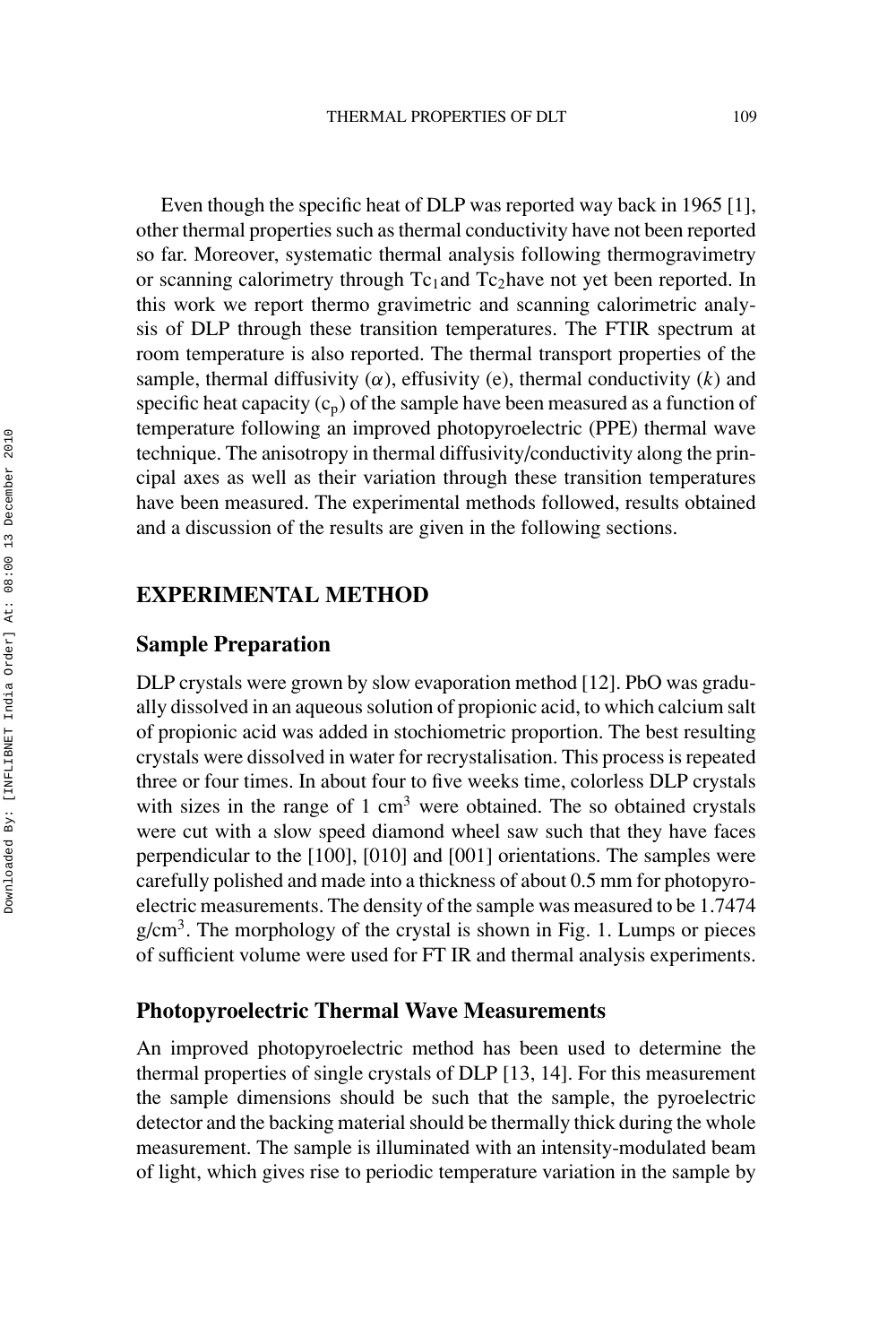

**Figure 1.** Morphology of DLP crystal.

optical absorption. The thermal waves so generated propagate through the sample and are detected with a pyroelectric detector.

A 70 mw He-Cd laser of wavelength  $\lambda = 442$  nm has been used as the optical heating source and the intensity modulation is done with a mechanical chopper (Model SR540). A PVDF film of thickness 28 *µ*m, with Ni-Cr coating on both sides, with pyroelectric coefficient  $P = 0.30 \times 10^{-8}$  $Vcm^{-1}K^{-1}$ , is used as the pyroelectric detector. The output signal is measured using a lock-in amplifier (Model SR830). Modulation frequency is kept above 30 Hz in all our experiments to ensure that the detector, the sample and the backing medium are all thermally thick during measurements. The thermal thickness of DLP sample has been verified by plotting the PPE amplitude and phase with frequency at room temperature. Since the optical absorption in DLP is low, a light coating of carbon black is provided on the face of the sample to enhance optical absorption and consequent thermal wave generation.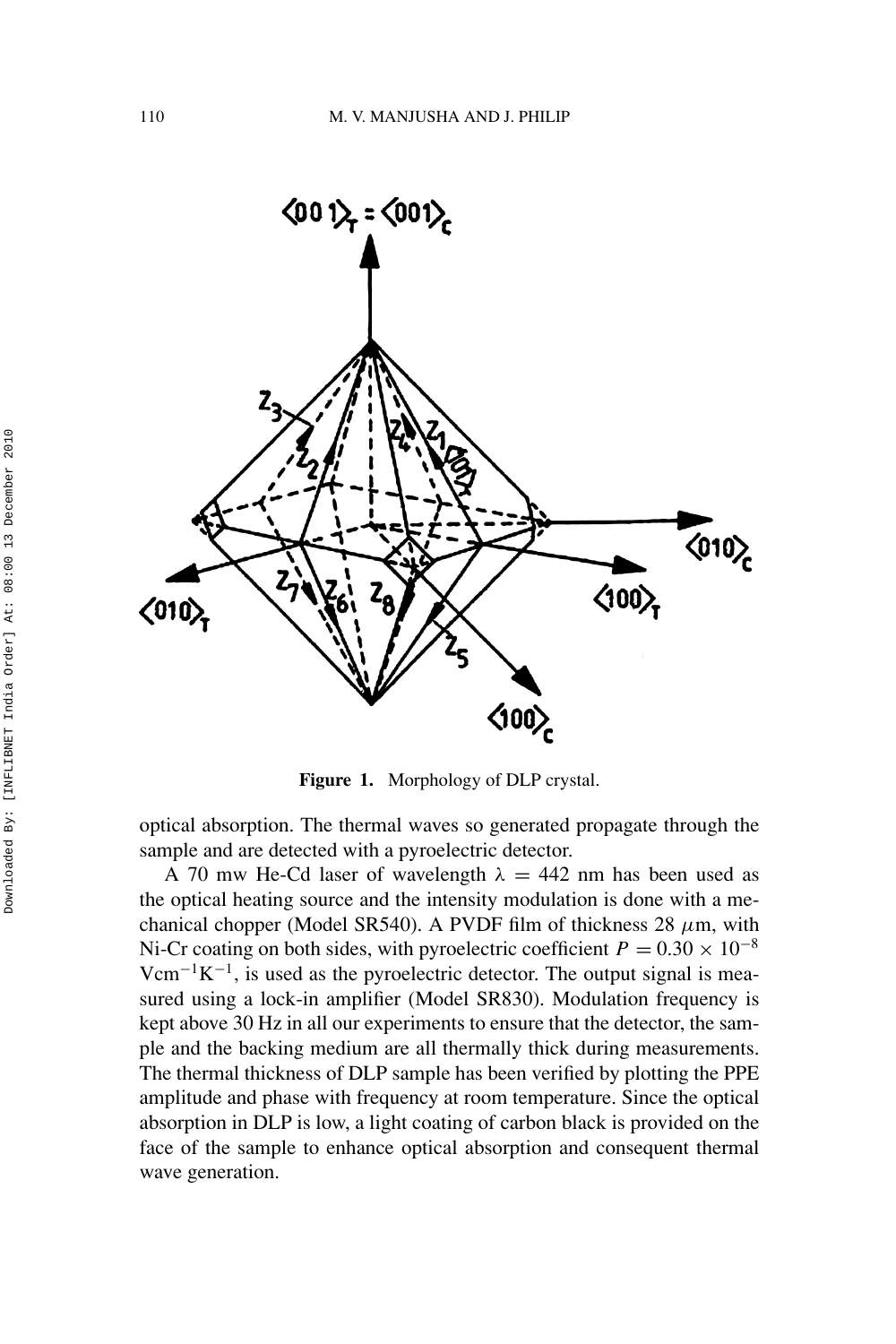Measurement of the PPE signal phase and amplitude enables one to determine thermal diffusivity  $(\alpha)$  and thermal effusivity  $(e)$  respectively. Principles of this method and experimental procedures are described in detail elsewhere [13]. From the measured values of  $\alpha$  and  $e$ , the thermal conductivity  $k$  and specific heat capacity  $c_p$  of the samples are determined, knowing density<sub>*ρ*</sub>, using the following relations [13].

$$
k = e[\alpha]^{1/2} \tag{1}
$$

$$
c_p = e/[\rho[\alpha]^{1/2}] \tag{2}
$$

The calibration of the experimental set up has been done with known samples prior to carrying out the measurements. A block diagram of the experimental setup used in the present experiments is shown in Fig. 2.

In photopyroelectric measurements one measures the amplitude and phase of the pyroelectric detector output with the lock-in amplifier. These parameters are measured as a function of the modulation frequency to extract the thermal diffusivity and effusivity values of the sample. The sample temperature has been kept constant during the above measurements, allowing sufficient time for the sample to reach thermal equilibrium. The variations of the detected signal amplitude and phase as a function of frequency for DLP sample at room temperature are shown in Fig. 3. In these measurements the sample has been cut and polished to such a thickness that the sample and the PVDF film detector are thermally thick at all the modulation frequencies used.



**Figure 2.** Block diagram of the experimental set up.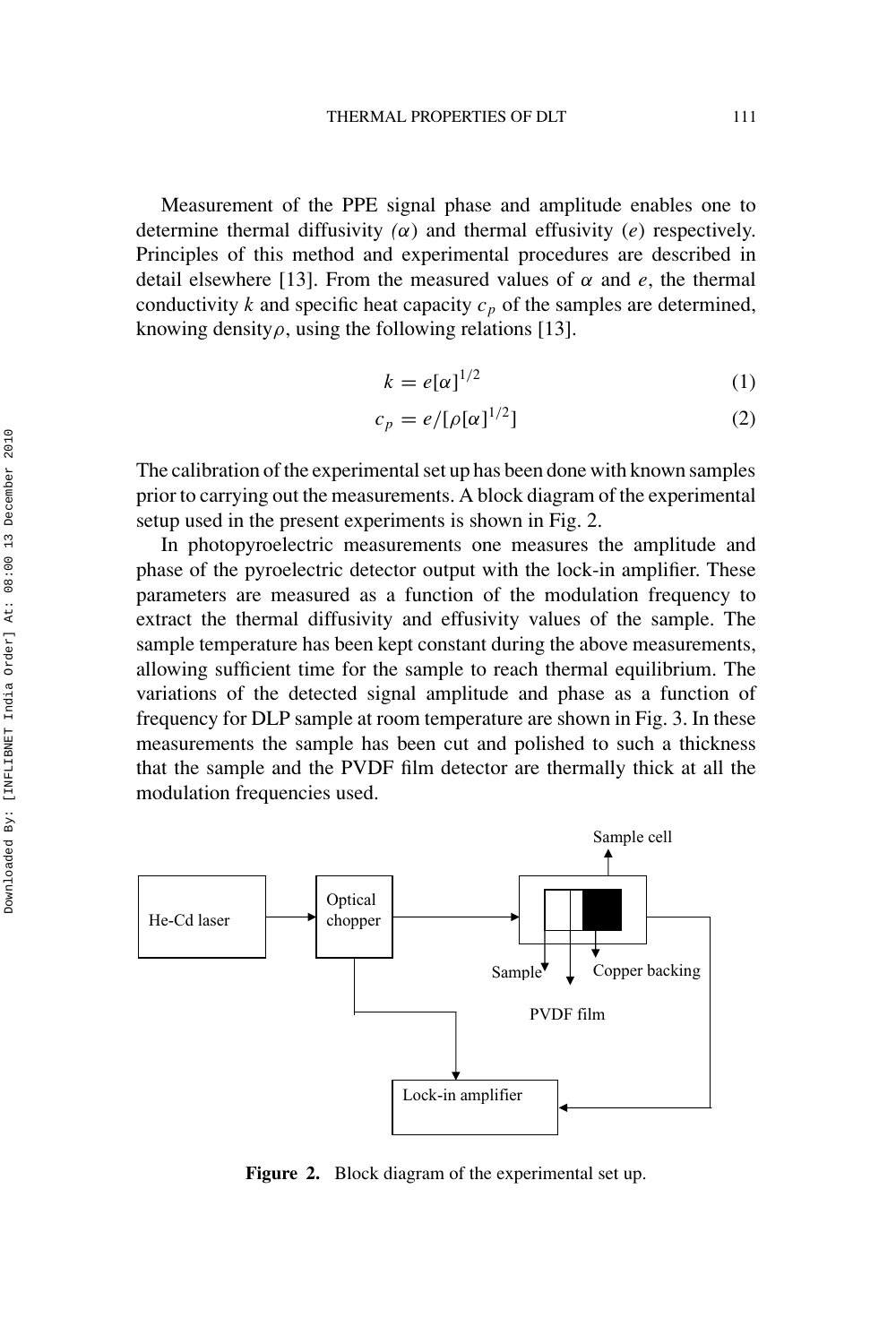

**Figure 3.** Frequency dependence of the photopyroelectric amplitude and phase for DLP crystal with faces cut normal to the c-axis.

These measurements have been done at temperatures between 170 K and 360 K at temperature intervals of 2 K normally and at intervals of 1 K at temperatures in the vicinity of the two transition points. At each measurement temperature, the sample has been kept at constant temperature during measurements. From the frequency dependence of the pyroelectric amplitudes and phases, the thermal diffusivity and effusivity of the sample have been determined at each temperature. The temperature variations of these parameters along the c-axis of DLP are shown in Fig. 4. From the diffusivity and effusivity values, the corresponding values of thermal conductivity and specific heat capacity have been computed and plotted in Fig. 5.

These measurements have been repeated for samples cut with faces normal to the a- and b-axes as well. Since these results are comparable to the corresponding results for the c-axis, they are not reproduced here. The values of thermal conductivity of DLP along the three symmetry axes at room temperature, as well as at 191 K and 333 K, are given in Table I. From this Table one can estimate the anisotropy in thermal conductivity for DLP at room temperature as well as at the two transition points. One can see that the thermal conductivity along the c-axis is more than those along a and b axes.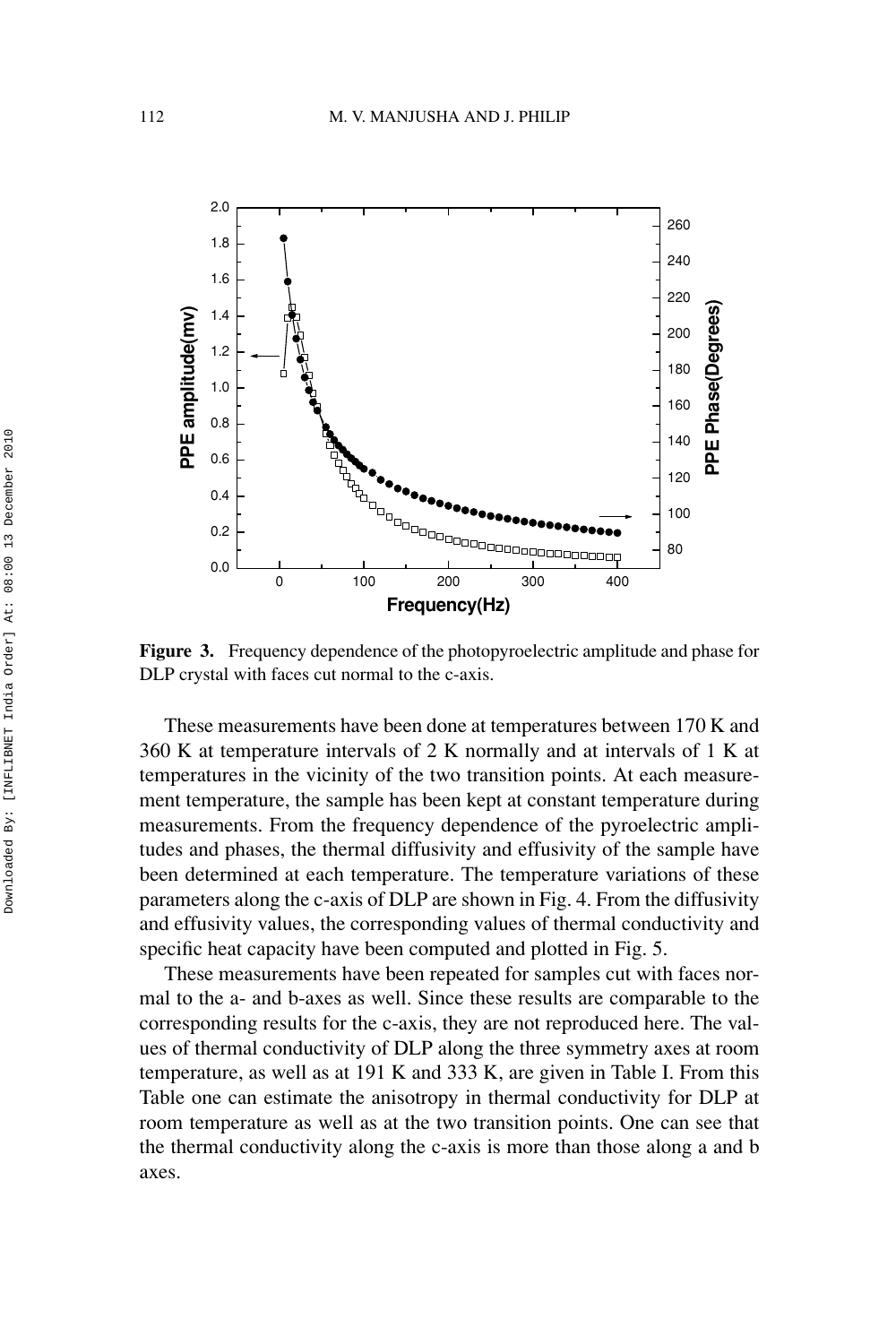

**Figure 4.** Variation of thermal diffusivity and thermal effusivity for DLP crystal, cut with faces normal to the c-axis.

#### **Thermal Analysis of DLP**

Thermal analysis of DLP has been carried out following thermo gravimetric analysis (TGA) and differential scanning calorimetric (DSC) methods. Simultaneous TGA and differential thermal analysis (DTA) on DLP have been carried out with a Perkin Elmer Diamond TG/DTA instrument from room temperature to 1000◦C at a heating rate of 10◦C/min. The TG/DTA curves are shown in Fig. 6. The loss of weight due to decomposition and the rate at which the sample decomposes at different temperatures are evident from these curves. The DSC curve of the sample has been plotted

**TABLE I** Thermal conductivity of DLP along the three principal axes, in units of  $\times 10^{-2}$ Wcm<sup>-1</sup>K<sup>-1</sup>

| a-axis<br>c-axis                     | b-axis                                                                       |
|--------------------------------------|------------------------------------------------------------------------------|
| $0.592 \pm 0.01$<br>$0.626 \pm 0.01$ | $0.549 \pm 0.01$<br>$0.566 \pm 0.01$<br>$0.541 \pm 0.01$                     |
|                                      | $0.656 \pm 0.01$<br>$0.703 \pm 0.01$<br>$0.615 \pm 0.01$<br>$0.578 \pm 0.01$ |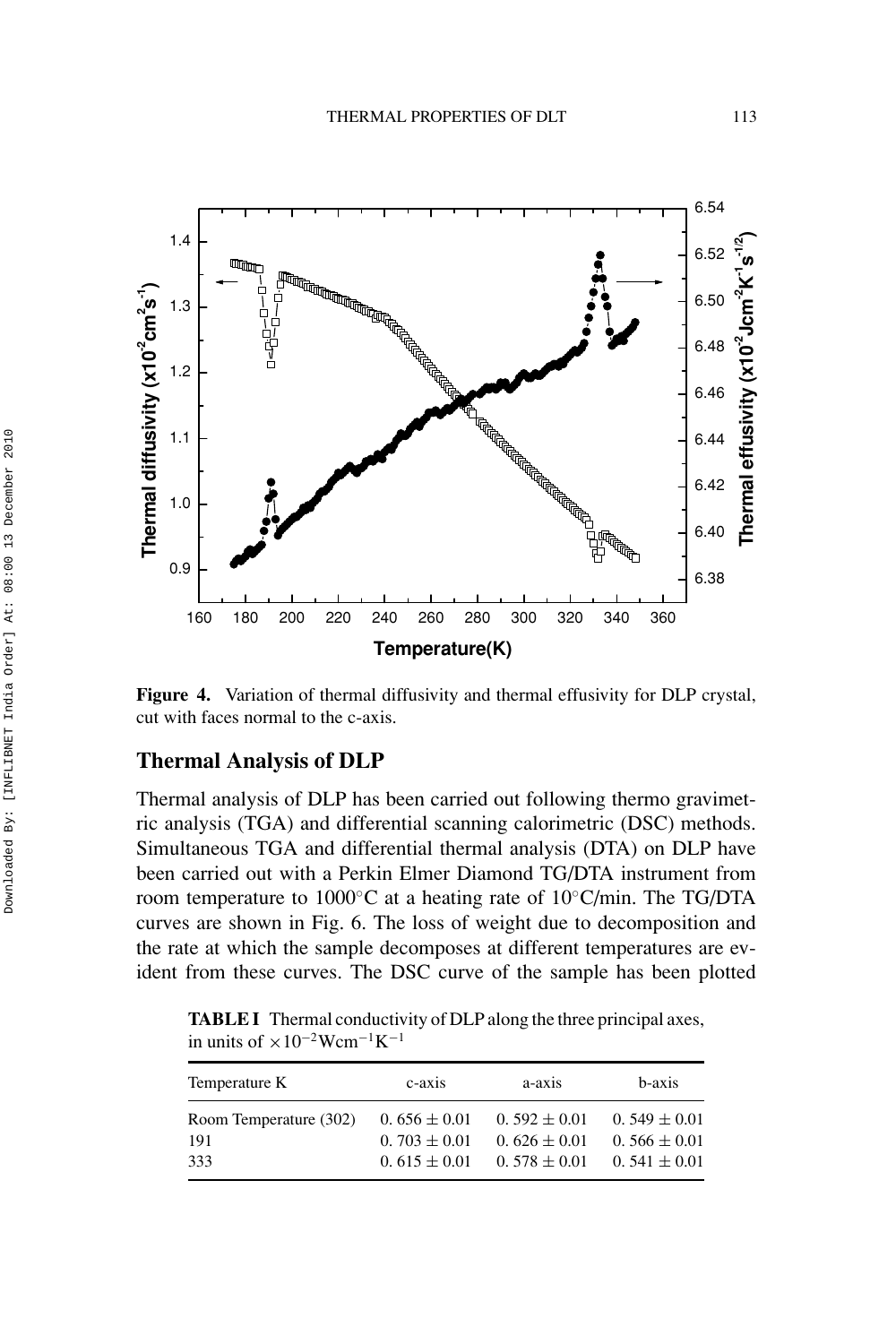

**Figure 5.** Variation of thermal conductivity and specific heat capacity for DLP crystal, cut with faces normal to the c-axis.

over a temperature range encompassing the two transition temperatures, with a Mettler Toledo DSC 822 $^e$  at a heating rate of 10 $^{\circ}$ C/min. The DSC curve during the heating cycle is shown in Fig. 7. The DSC peaks occurring at –80.39 $°C$  (192 K) and +61.4 $°C$  (334 K) clearly show that the phase transitions at these temperatures are endothermic.

#### **FTIR Measurements**

The Fourier-transform infrared absorption measurements in the sample in the wave number range 4000–400 cm<sup>-1</sup> have been carried out at room temperature with a Thermo-Nicolet Avtar 370 Spectrometer. The FTIR spectrum is shown in Fig. 8. The absorption peaks in the spectrum correspond to the prominent rotations and vibrations of the molecular groups in this crystal as discussed in the following section.

# **RESULTS AND DISCUSSION**

We have presented a comprehensive set of results on the thermal transport properties of DLP crystal. The variation of thermal diffusivity  $(\alpha)$ ,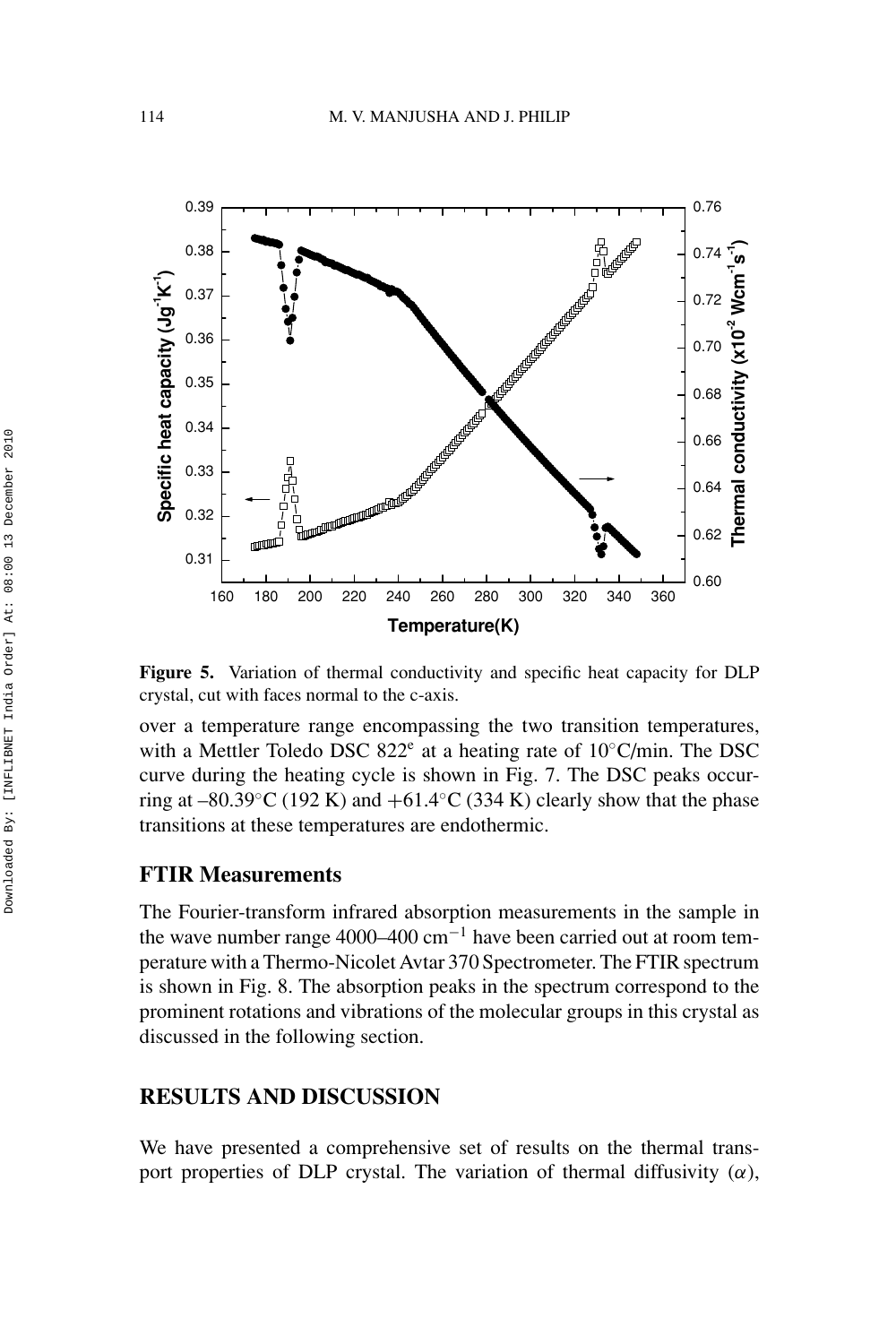

**Figure 6.** TG/DTA curves for DLP crystal.

effusivity (e), thermal conductivity  $(k)$  and specific heat capacity  $(c_n)$  of DLP, shown in Figs. 4 and 5, clearly indicate that the above thermal properties undergo anomalous variations during the phase transitions at 191 K and 333 K. In general, the thermal diffusivity and thermal conductivity show an anomalous decrease during transitions, whereas the heat capacity shows a corresponding anomalous increase. Being an electrical insulator crystal, the major contribution to the heat capacity of DLP is expected from the lattice phonons and the electronic contribution to heat capacity is very small. As the phonon modes undergo variations due to mode instability at the transition points, they absorb excess energy giving rise to enhancement in heat capacity. This is getting reflected in the DSC curve as well. Again, during the transitions, the phonon mean-free path increases, resulting in a decrease in thermal resistance or a corresponding increase in thermal diffusivity and thermal conductivity. As is evident from Table 1, the anisotropy in thermal conductivity is not very high for this crystal. The maximum thermal conduction occurs along the c-axis for this crystal, which is the direction of spontaneous polarization.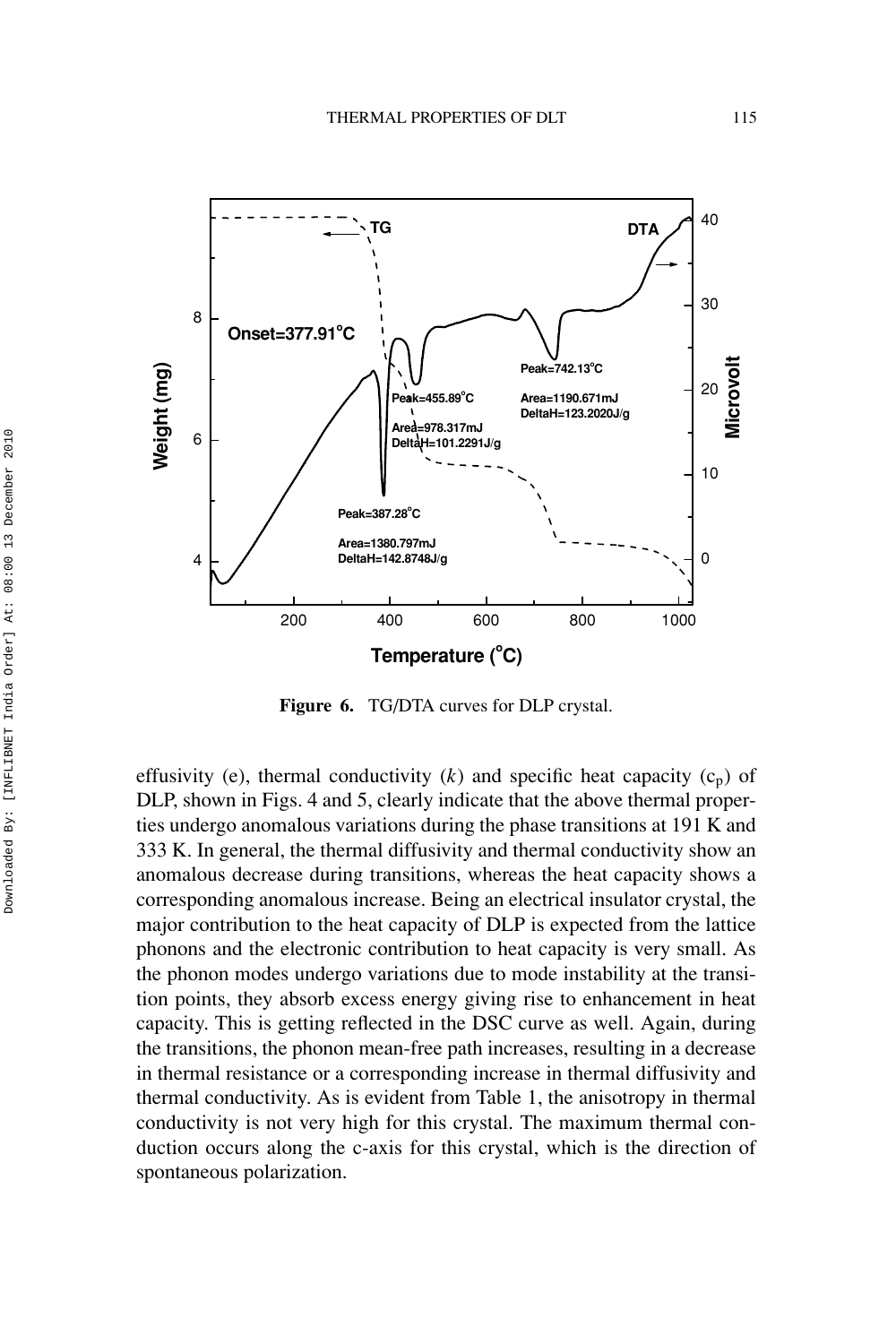

**Figure 7.** DSC curve for DLP crystal during heating cycle.



**Figure 8.** FTIR Spectrum of DLP.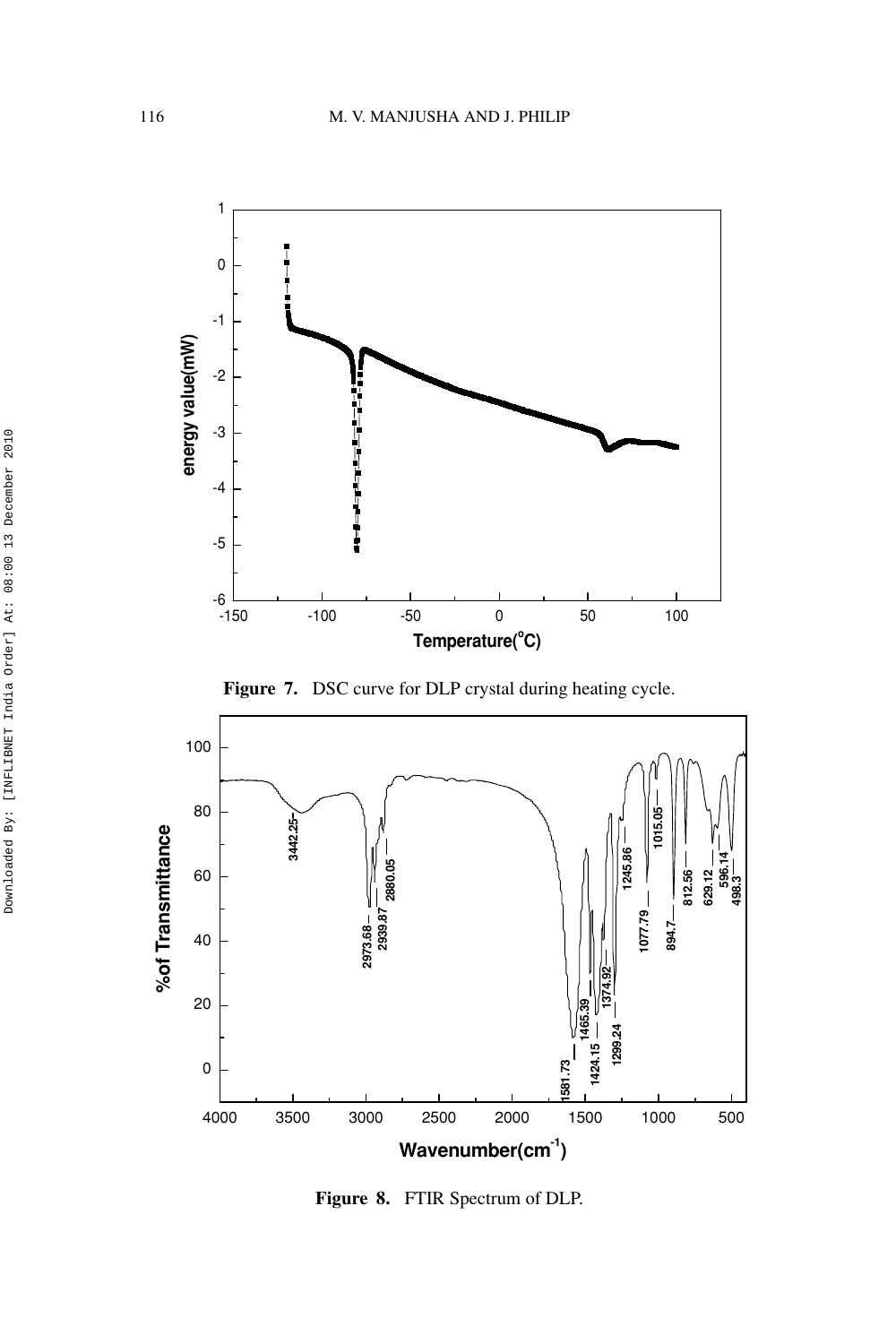From the FTIR spectrum of the DLP crystal we can get information about the chemical bonds and their motions in the crystal. The peaks in the range 2280–2971cm<sup>-1</sup> correspond to the C-H stretch mode. Peak at 1581 cm<sup>-1</sup> represent the asymmetric stretching mode of  $C$  -O bond and the one at 1484  $cm^{-1}$  represents symmetric stretching of the C-O bond. Scissoring mode of CH<sub>2</sub> is reflected in the peak at 1465 cm<sup>-1</sup> and the peak at 1077 cm<sup>-1</sup> corresponds to twisting and wagging modes. The  $C$ -O stretching, coupled with C- $\rm C$  stretching is manifested by the peak at 1299 cm<sup>-1</sup>. Peaks from 590 cm−<sup>1</sup> to 890 cm−<sup>1</sup> correspond to rocking modes and the peak at 498 cm−<sup>1</sup> is possibly due to metal-oxygen bond. Thus all the chemical bonds and their motions are revealed by the FTIR spectrum.

From the TG/ DTA curves it is evident that the decomposition of the sample is maximum at 387°C, and the rate of decomposition is also maximum at this temperature. The heat capacity of DLP reported earlier at 191 K compares well with the value obtained from our thermal wave measurements [1]. Our results indicate that photopyroelectric thermal wave measurements can bring out the variation of thermal transport properties such as thermal diffusivity, thermal conductivity and heat capacity of crystalline samples during their phase transitions. These measurements help to understand the lattice properties of such crystals and their variations with temperature.

# **ACKNOWLEDGMENTS**

One of the authors (MVM) thanks Cochin University of Science and Technology for a fellowship. The authors thank Dr. S. Pratapan for fruitful discussions. SAIF, Cochin is acknowledged for TG/DTA/DSC/FTIR measurements.

# **REFERENCES**

- [1] N. Nakamura, H. Suga, H. Chihara, and S. Seki, Phase transitions in crystalline divalent metal diclacium propionates.I.Calorimetric and dielectric investigations of strontium and lead dicalcium propionates. *Bull. Chem. Soc. Jpn.* **8**, 1779–1787 (1965).
- [2] N. Nakamura, H. Suga, H. Chihara, and S. Seki, Phase transitions in crystalline divalent metal diclacium propionates. II. Proton magnetic resonance investigation. *Bull. Chem. Soc. Jpn.* **41**, 291–296 (1978).
- [3] K. Gesi, and K.Ozawa, Effect of hydrostatic pressure on the phase transitions in ferroelectric Ca2Sr (C2H5COO)6and Ca2Pb(C2H5COO)6. *J. Phys. Soc. Jpn.* **39**, 1026–1031 (1975).